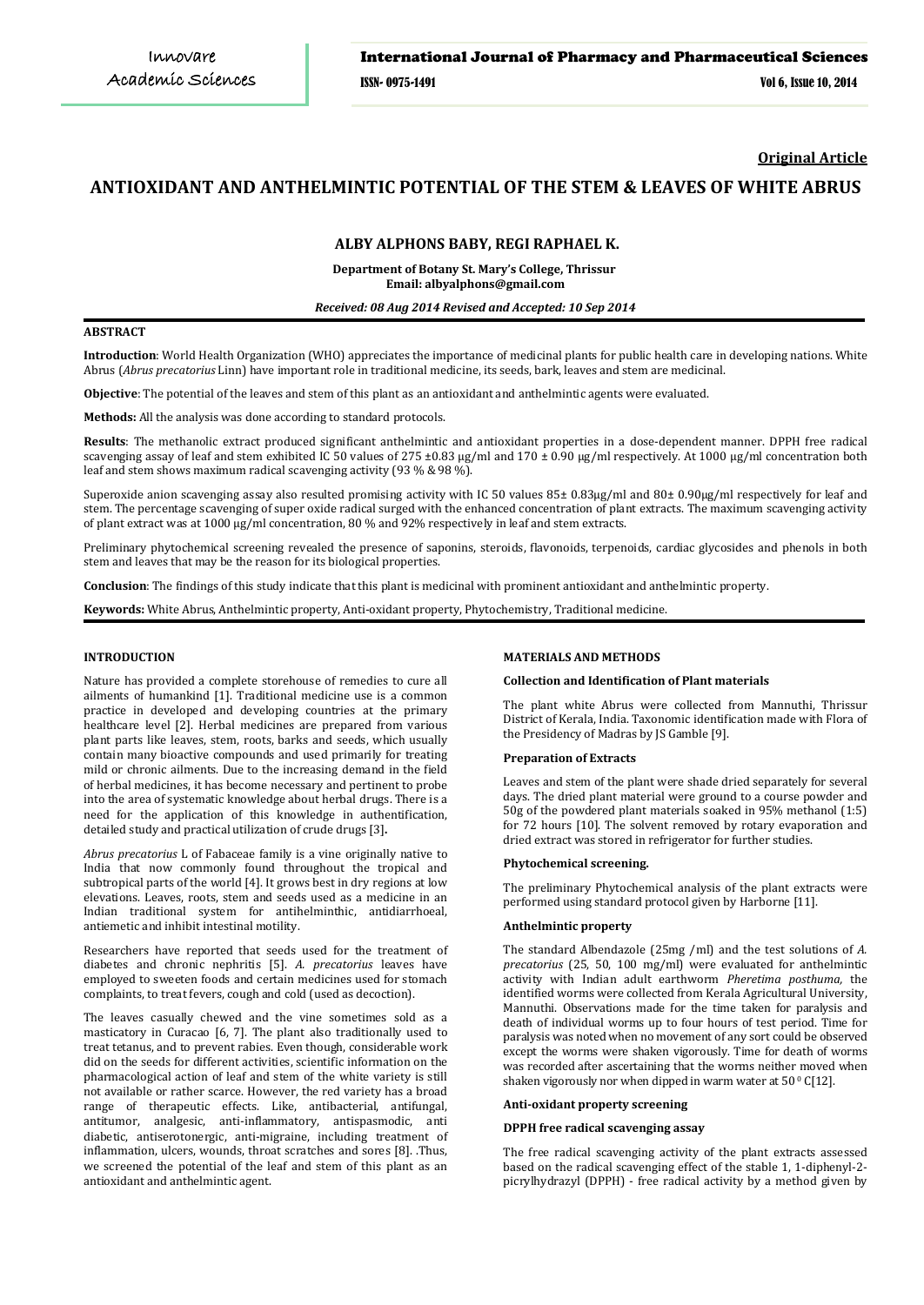Braca et al [13]. The diluted working solutions of the test extracts and 6.34 µM solutions of DPPH were prepared in methanol, and 100 µl test, 100 µl DPPH solution and 800 µl of methanol were taken in a test tube and mixed well. These solution mixtures were kept in dark for 20 min and optical density was measured at 517 nm using Cecil-Elect spectrophotometer. Methanol (900 µl) with DPPH solution (6.34µM, 100 µl) taken as control and methanol as blank. The optical density was recorded and % of inhibition was calculated using the formula given below [14].

#### Percentage (%) of inhibition =  $A-B/A \times 100$

Where  $A =$  optical density of the control and  $B =$  optical density of the sample.

# **Super oxide anion scavenging activity**

In vitro super oxide anion scavenging activity is measured by riboflavin / NBT (Nitro blue tetrazolium) reduction method. Reduction of NBT is the most popular method. This method was based on the generation of super oxide anions by auto oxidation of riboflavin in presence of light. The super oxides reduce NBT to a colored formazon that can be measure at 590 nm. The capacity of extracts to inhibit the color to 50% is measure in terms of IC50 [14].

#### **RESULTS AND DISCUSSION**

### **Preliminary phytochemical screening**

The results of preliminary phytochemical screening revealed the presence of number of valuable secondary metabolites; it is given in Table 1.

# **Anthelmintic property screening**

It was seen that the methanolic extract of *A. precatorius* leaf and stem possess dose dependent antihelmintic activity as compared to a standard drug Albendazole. The mean paralyzing time of *Pheretima posthuma* with the dose of 25mg/ml was found to be 17.6  $\pm$  2.6 minutes in leaf extract, and 31.16  $\pm$  1.04 minutes in stem extract. In the meantime, Albendazole at the same concentration causes paralysis in 31. 76 minutes.

| Phytoconstituent group | <b>Stem</b> | Leaf |
|------------------------|-------------|------|
| Ouinone                |             |      |
| Cardiac glycoside      |             |      |
| Steroids               | ÷           |      |
| Flavonoids             |             |      |
| Phenols                |             |      |
| Saponins               | ÷           |      |
| Terpenoids             |             |      |
| Tannin                 |             |      |
| Alkaloids              |             |      |
| Coumarin               |             |      |

The mean death time of *Pheretima posthuma* with the same dose was  $37.3 \pm 2.08$  minutes in leaf extract and  $56.43 \pm 1.28$  minutes in stem extract. But in case of Albendazole the worms get paralyzed only during the experimental period of 4 hours, no death was observed (Table: 2). Therefore, from these results it is clear that this traditional drug is more effective than the commercially available drug Albendazole.

Phytochemical screening of the leaves and stem of White Abrus revealed the presence of various valuable secondary metabolites, among them phenolic compounds may contribute [15] to the maximum percentage of anthelmintic property.

### **Table 2: Anthelmintic property of** *Abrus precatorius*

| Time taken for paralysis<br>(min) | <b>Distilled</b><br>water | Albendazole<br>(25mg/ml) | Drug(25 mg/ml)  |                  | Drug(50 mg/ml) |                | Drug(100 mg/ml) |                  |
|-----------------------------------|---------------------------|--------------------------|-----------------|------------------|----------------|----------------|-----------------|------------------|
|                                   |                           |                          | Leaf            | <b>Stem</b>      | Leaf           | <b>Stem</b>    | Leaf            | <b>Stem</b>      |
|                                   |                           | $31.76 \pm 0.90$         | $17.6 \pm 2.6$  | $31.16 \pm 1.04$ | $16.2 \pm 1.8$ | $20.9 \pm 1$   | $14 + 1.9$      | $17.16 \pm 0.76$ |
| Time taken for death (min)        |                           | $\overline{\phantom{a}}$ | $37.3 \pm 2.08$ | $56.43 \pm 1.28$ | $30.6 \pm 1.5$ | $38.8 \pm 1.4$ | $26.3 \pm 1.87$ | $29.6 \pm 1.4$   |

### **Antioxidant property of leaf and stem**

Antioxidant compounds may function as free radical scavengers, initiator of the complexes of pro-oxidant metals, reducing agents and quenchers of singlet oxygen formation [16]. Therefore, the importance of search for natural antioxidants has increased in the recent years so many researchers focused the same [17].

### **DPPH free radical scavenging activity**

DPPH is a stable free radical at room temperature often used to evaluate the antioxidant activity of several natural compounds.

The reduction capacity of DPPH radicals was determined by the decrease in its absorbance at 517 nm, which induced by antioxidants.

The percentage of DPPH radical scavenging activity of the methanolic extract of *Abrus precatorius* presented in Table 3. The methanolic extract of *A. precatorius* leaf and stem exhibited a maximum DPPH scavenging activity of 93 % and 98 % respectively at 1000 μg/ml concentration. The IC50 of the methanolic extract of leaf and stem was found to be  $275 \pm 0.83 \mu$ g/ml and  $170 \pm 0.90 \mu$ g/ml respectively.

| Table 3: DPPH free radical scavenging property of Abrus precatorius |  |  |
|---------------------------------------------------------------------|--|--|
|---------------------------------------------------------------------|--|--|

| S. No. | Concentration of plant extract $(\mu g L^{-1})$ | Percentage of inhibition |               | <b>IC 50</b>   |                |  |
|--------|-------------------------------------------------|--------------------------|---------------|----------------|----------------|--|
|        |                                                 | Leaf                     | <b>Stem</b>   | Leaf           | <b>Stem</b>    |  |
|        | 10                                              | $20 \pm 2.1$             | $19 \pm 1$    | $275 \pm 0.83$ | $170 \pm 0.90$ |  |
| 2.     | 15                                              | $24 \pm 0.7$             | $24 \pm 0.57$ |                |                |  |
| 3.     | 25                                              | $28 \pm 1.4$             | $27 \pm 1.3$  |                |                |  |
| 4.     | 50                                              | $32 \pm 0.95$            | $34 \pm 1.07$ |                |                |  |
| 5.     | 75                                              | $36 \pm 1.8$             | $42 \pm 2.70$ |                |                |  |
| 6.     | 100                                             | $39 \pm 1.4$             | $45 \pm 2.08$ |                |                |  |
| 7.     | 250                                             | $48 \pm 1.15$            | $56 \pm 1.10$ |                |                |  |
| 8.     | 500                                             | $75 \pm 1$               | $73 \pm 1.52$ |                |                |  |
| 9.     | 750                                             | $83 \pm 0.57$            | $94 \pm 0.52$ |                |                |  |
| 10.    | 1000                                            | $93 \pm 0.64$            | $98 \pm 0.57$ |                |                |  |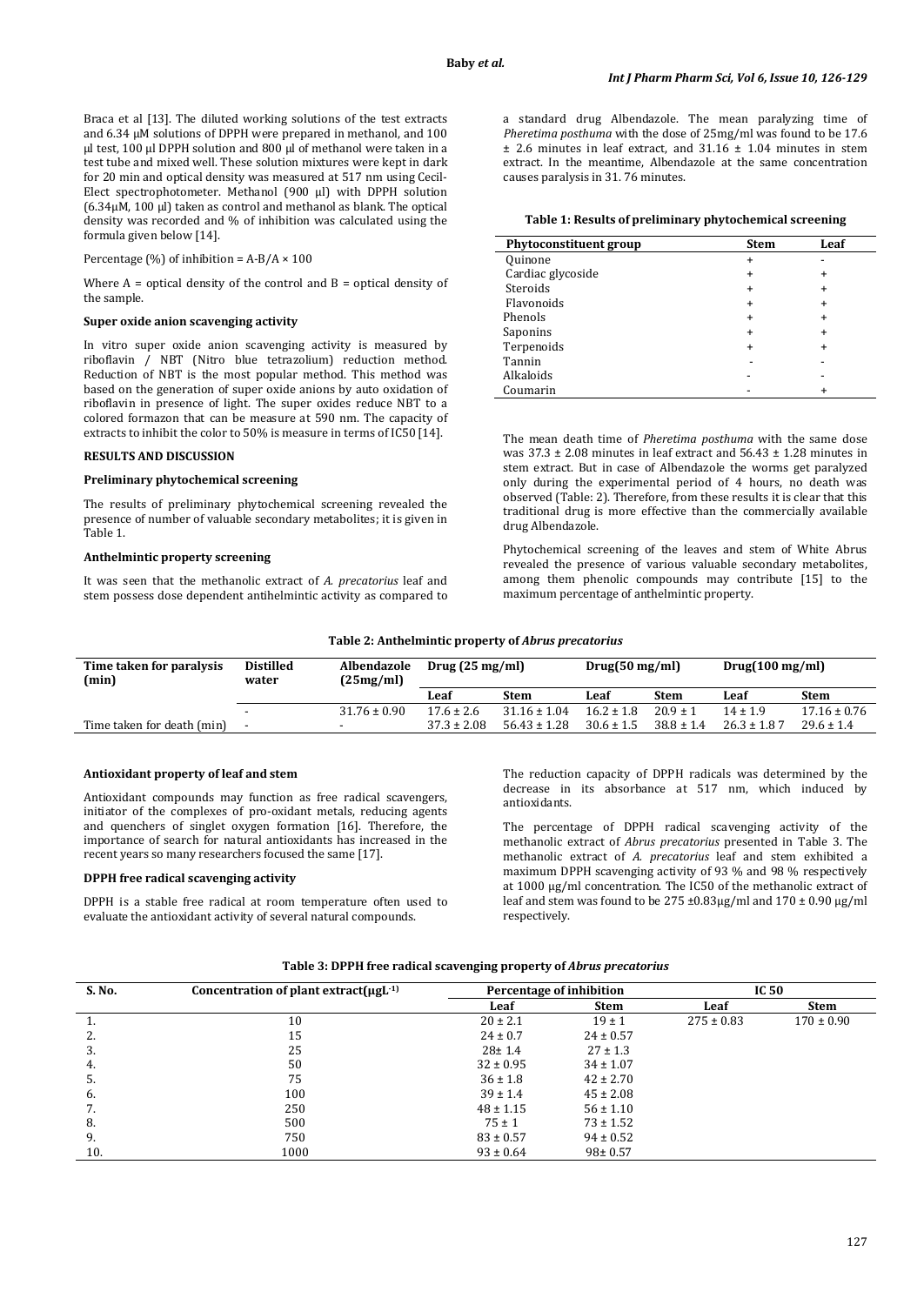### **Superoxide anion scavenging activity**

Superoxide is a highly reactive molecule that reacts with various substances produced through metabolic processes. Superoxide dismutase enzymes present in aerobic and anaerobic organisms catalyses the breakdown of superoxide radical [18]. Percentage scavenging of superoxide anion by the leaf and stem methanolic extracts of *A. precatarius* were examined at different concentrations

(10 -1000 μg/ml) and the result is depicted in table 4. The percentage scavenging of superoxide radical surged with the enhanced concentration of plant extracts.

The maximum scavenging activity of the plant extract was at 1000 μg/ml concentration, 80 % and 92% respectively in leaf and stem extracts. The IC50 value of leaf and stem extracts was recorded as 85 ± 0.83μg/ml and 80± 0.90μg/ml respectively.

|  | Table 4: Super oxide anion scavenging property of Abrus precatorius |  |
|--|---------------------------------------------------------------------|--|
|  |                                                                     |  |

| S. No. | Concentration of plant extract( $\mu$ gL <sup>-1</sup> ) | Percentage of inhibition |               | IC 50         |               |
|--------|----------------------------------------------------------|--------------------------|---------------|---------------|---------------|
|        |                                                          | Leaf                     | <b>Stem</b>   | Leaf          | <b>Stem</b>   |
| ı.     | 10                                                       | $5 \pm 2.1$              | $16 \pm 1$    | $85 \pm 0.83$ | $80 \pm 0.90$ |
| 2.     | 15                                                       | $19 \pm 0.7$             | $24 \pm 0.57$ |               |               |
| 3.     | 25                                                       | $23 \pm 1.4$             | $28 \pm 1.15$ |               |               |
| 4.     | 50                                                       | $26 \pm 1.32$            | $36 \pm 0.57$ |               |               |
| 5.     | 75                                                       | $36 \pm 1.8$             | $49 \pm 1.7$  |               |               |
| 6.     | 100                                                      | $64 \pm 1.4$             | $59 \pm 0.96$ |               |               |
| 7.     | 250                                                      | $68 \pm 1.4$             | $65 \pm 1.5$  |               |               |
| 8.     | 500                                                      | $71 \pm 0.57$            | $76 \pm 0.70$ |               |               |
| 9.     | 750                                                      | $76 \pm 1.30$            | $83 \pm 1.15$ |               |               |
| 10.    | 1000                                                     | $80 \pm 0.90$            | $92 \pm 0.57$ |               |               |

The antioxidant assays reveals that both Leave and stem of *A. .precatorius* posses prominent anti oxidant property, when comparing their activity (fig 1 & 2) it is clear that stem of *A. .precatorius* is more antioxidant than leaf with least IC 50 values in both DPPH and NBT reduction methods (170 & 80 μg/ml).



**Fig. 1: Comparison of dpph free radical scavenging property of** 

**leaf and stem**



# **Fig. 2: Comparison of super oxide anion scavenging property of leaf and stem**

A perusal of the literature reveals that, the majority of the antioxidant activity is due to the flavones, isoflavones, flavonoids, anthocyanin, coumarins, lignans, catechins and isocatechins [19]. The antioxidant activity of plants might be due to their phenolic compounds [20]. It recognized that, flavonoid shows antioxidant activity and their effects on human nutrition and health was considerable. The mechanism of action of flavonoids is through scavenging or chelating process [21]. Phenolic compounds are a

class of antioxidant agents, which act as free radical terminators [22]. Flavonoids are a group of polyphenolic compounds with known properties, which includes free radical scavenging, inhibition of hydrolytic and oxidative enzymes and anti-inflammatory action [23, 24]. The preliminary phytochemical analysis of the methanol extract of both stem and leaves showed the presence of flavonoids, phenols, cardiac glycosides, steroids, saponins, terpenoids and tannins this may account for the antioxidant potential of the extracts.

#### **CONCLUSION**

The present study shows that stem and leaves of white Abrus posses prominent anthelmintic and anti-oxidant properties. Phytochemical studies portray the presence of several biologically active secondary metabolites. Therefore, there is no doubt that this plant is a reservoir of potentially useful chemical compounds, which serve as drugs, provide newer leads and clues for modern drug design.

#### **CONFLICT OF INTERESTS**

Declared None

# **REFERENCES**

- 1. Kokate CB, Purohit AP, Gokhale SB. Pharmacognosy. 18 edition. Pune India: Nirali publication; 2002.
- 2. Essawi T, Srour M. Screening of some Palestinian medicinal plants for antibacterial activity. J Ethnopharmacol 2000;70:343-9.
- 3. .Kirikar KR, Basu BD. Indian Medicinal Plants Vol.1. Dehar Dun, India: International books Distributers; 1980.
- 4. Morton J F. Plants Poisonous to People in Florida and Other Warm Areas. Miami, Florida: Hallmark Press; 1982.
- 5. Manago CC, Alumanah EO. Antidiabetic effect chloroformmethanolextracts of *Abrus precatorius* seed. J Appl Sci Environ Mgt 2005;9:85–8.
- 6. Morton JF. Atlas of Medicinal Plants of Middle America: Bahamas to Yucatan. Springfield, Illinois: Charles C Thomas; 1981.
- 7. Irvine F R. Woody Plants of Ghana. London: Oxford University Press; 1961.<br>Anant Solanki.
- 8. Anant Solanki, Maitreyi Zaveri. Pharmacognosy, phytochemistry and pharmacology of *A. precatorius* leaf: a review. Int J Pharm Sci Res 2012;13(2):71-6.
- 9. Gamble JS. Flora of presidency of Madras. Aldard and son publishing company ltd; 2004.
- 10. Taleb-Contini SH, Salvador MJ, Balanco JMF, Albuquerque S, De Oliveria DCR. Antiprotozoal effect of crude extracts and flavonoids isolated from *Chromolaena hirsute* (Asteraceae). Phyto Res 2004;18(3):250-4.